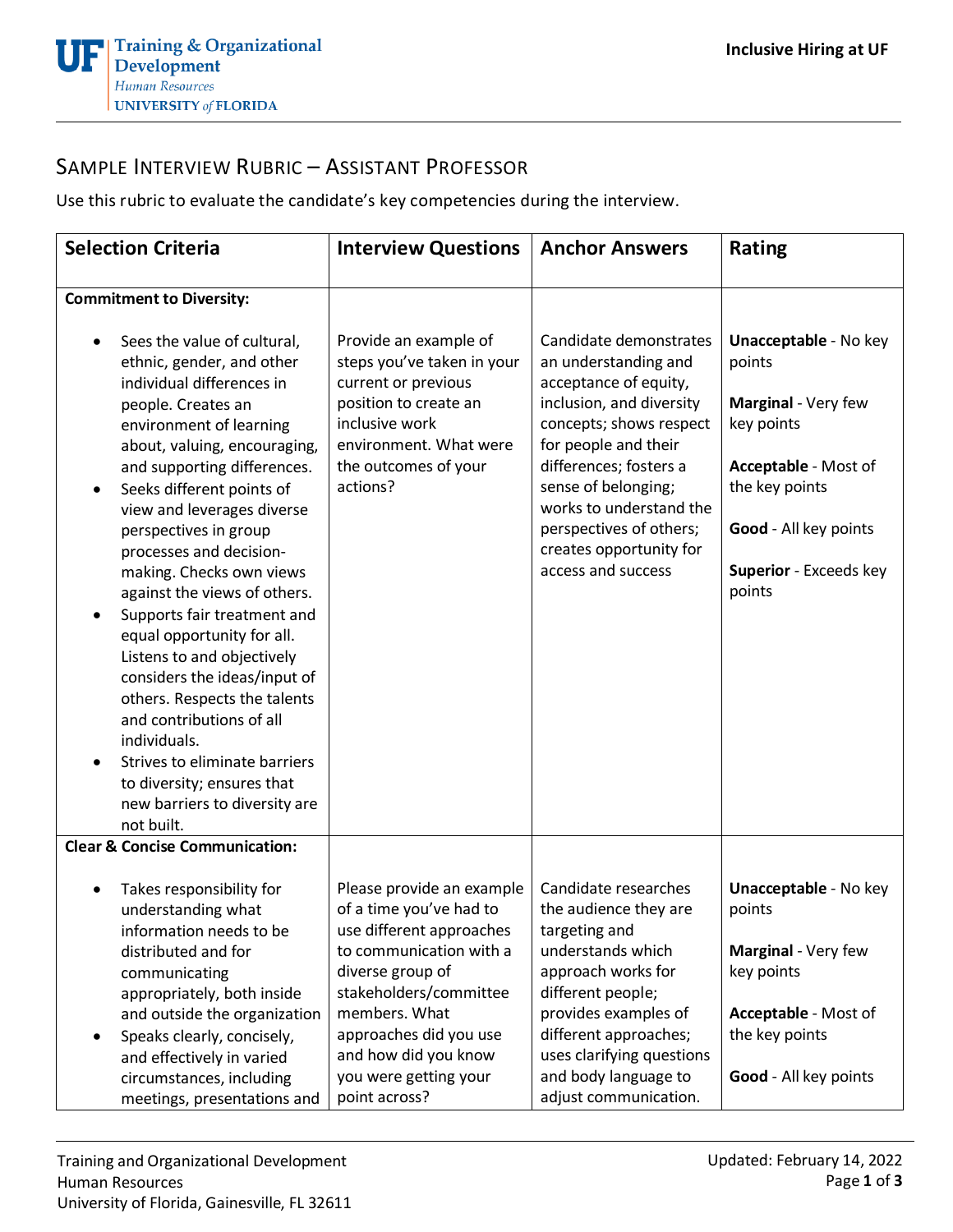| customer and co-worker<br>contacts.<br>Writes clearly and<br>effectively, using<br>appropriate vocabulary,<br>style, and grammar in a<br>well-organized and concise<br>manner.<br>Effectively uses appropriate<br>presentation aids conveying<br>thoughts and issues in a<br>manner appropriate to the<br>target audience.<br>Demonstrates active<br>listening skills. |                                                                                                                                                                                                                           |                                                                                                                                                                                                                                                     | Superior - Exceeds key<br>points                                                                                                                                                   |
|------------------------------------------------------------------------------------------------------------------------------------------------------------------------------------------------------------------------------------------------------------------------------------------------------------------------------------------------------------------------|---------------------------------------------------------------------------------------------------------------------------------------------------------------------------------------------------------------------------|-----------------------------------------------------------------------------------------------------------------------------------------------------------------------------------------------------------------------------------------------------|------------------------------------------------------------------------------------------------------------------------------------------------------------------------------------|
| Integrity:                                                                                                                                                                                                                                                                                                                                                             |                                                                                                                                                                                                                           |                                                                                                                                                                                                                                                     |                                                                                                                                                                                    |
| Upholds the values of the<br>organization<br>Admits when wrong and<br>works<br>to build trusting<br>relationships<br>Adheres to the<br>organization's code of<br>conduct and ethical<br>practices<br>Demonstrates an<br>understanding of the ethical<br>responsibility of public<br>employees                                                                          | We have all had occasions<br>where we made a<br>mistake. Can you give us<br>an example of when this<br>happened to you? What<br>was the cause? What<br>actions did you take to<br>resolve the issue?                      | Candidate takes<br>ownership of mistake;<br>Provides preventative<br>actions and corrective<br>actions; Adequate and<br>proper notification to<br>chain of command                                                                                  | <b>Unacceptable - No key</b><br>points<br>Marginal - Very few<br>key points<br>Acceptable - Most of<br>the key points<br>Good - All key points<br>Superior - Exceeds key<br>points |
| <b>Ideal Candidate Profile</b><br><b>Characteristics - Initiative:</b>                                                                                                                                                                                                                                                                                                 |                                                                                                                                                                                                                           |                                                                                                                                                                                                                                                     |                                                                                                                                                                                    |
| Takes action and<br>responsibility to complete<br>what is necessary in the<br>absence of specific direction<br>Exhibits a high degree of<br>$\bullet$<br>self-motivation in<br>performing assigned duties<br>and achieving intended<br>results.<br>Displays ability and<br>willingness to deviate from                                                                 | Tell me about a new policy<br>or new idea you recently<br>implemented which was<br>considerably different<br>from the standard<br>procedure. What<br>approach did you take to<br>get others to go along<br>with the idea? | Provides examples;<br><b>Explained how changes</b><br>affect others in the<br>organization and why<br>they were made; Has<br>backup data to support<br>changes; Identified<br>stakeholders and senior<br>management and got<br>them involved early; | <b>Unacceptable - No key</b><br>points<br>Marginal - Very few<br>key points<br>Acceptable - Most of<br>the key points<br>Good - All key points                                     |

Training and Organizational Development Human Resources University of Florida, Gainesville, FL 32611